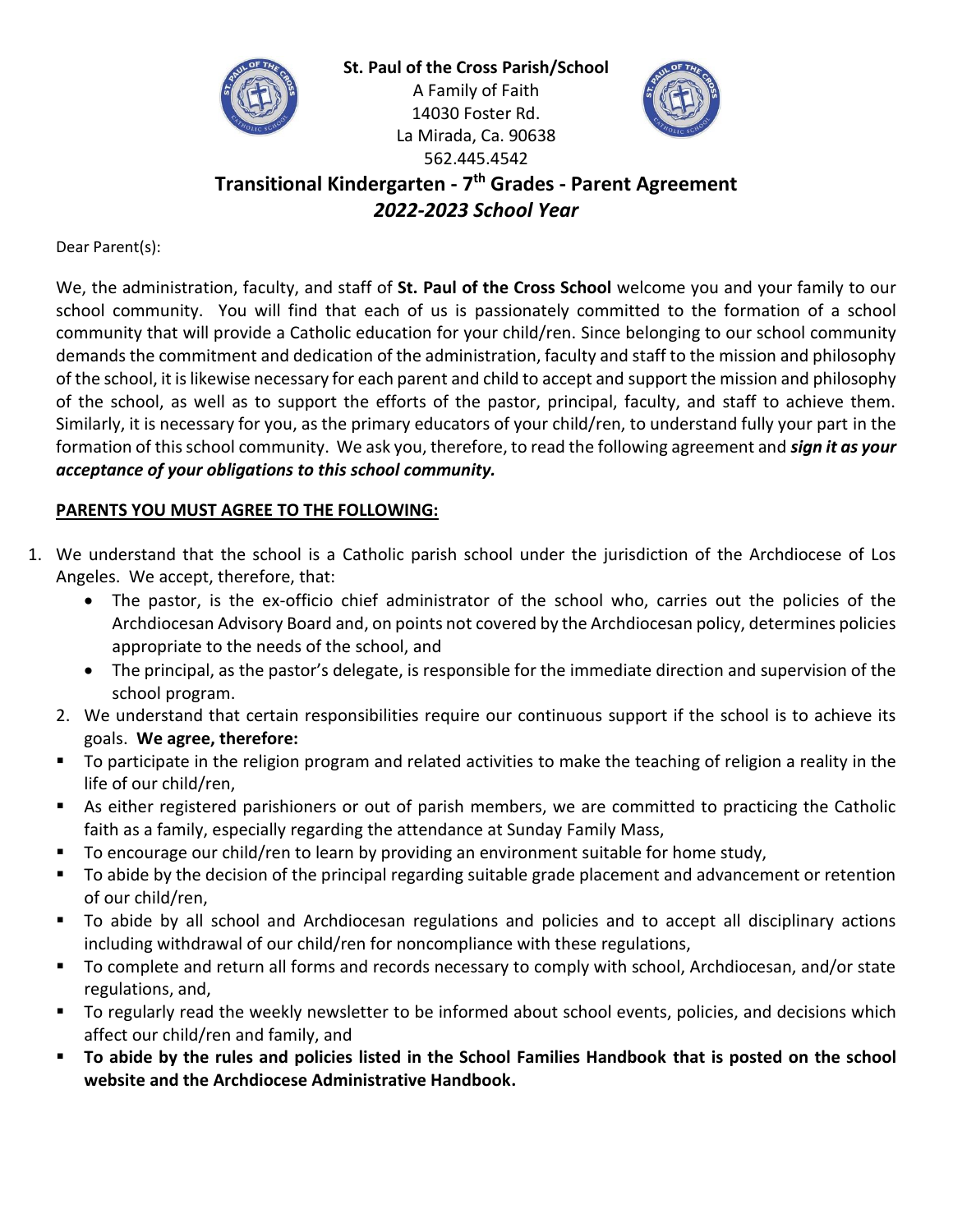## **2021-2022 TUTION/TUITION PAYMENT PLANS**

| Tuition Monthly Payment is Based on an 11 Month Plan - August to June |              |                     |    |                          |
|-----------------------------------------------------------------------|--------------|---------------------|----|--------------------------|
|                                                                       | \$415        | per month for one   | or | \$4,565 for school year  |
| 10% off                                                               | <b>\$747</b> | per month for two   | or | \$8,217 for school year  |
| 20% off                                                               | \$996        | per month for three | or | \$10,956 for school year |
| 30% off                                                               | \$1,162      | per month for four  | or | \$12,782 for school year |
| For more than four students please meet with the Principal.           |              |                     |    |                          |

• **11 Month Plan (August-June) – Pay to SMART Tuition Collection Services. See Attached Form.**

- **The re-registration fee is due on or before April 29th, 2022.**
- **Late Re-registration begins on May 2<sup>nd</sup>, 2022** and an additional \$50.00 per child will be added to the \$450.00 Registration Fee per child.

## **FEES**  $\triangleright$  \$450.00 Registration/Re-registration per Child. Fee Includes: textbook leasing, consumable workbooks, student homework planners, student accident insurance and registration processing, earthquake kit, Technology and Computer Lab maintenance, Use of iPad, Accelerated Reader Program, and STAR Testing fees.

➢ \$100.00 of the \$300.00 for the First Mandatory Fundraiser

# **ADDITIONAL FEES MAY APPLY**

- $\triangleright$  \$50.00 for Late Re-Registration Fee (Paid after April 30<sup>th</sup>)
- ➢ \$35.00 Returned Check Fees
- ➢ \$25.00 Late Tuition Fee Per Month

We understand that tuition and fees only cover part of the total cost of educating our children. **Review and sign the attached Tuition and Fees Schedule**. We agree, therefore,

- To support the school through regular tuition payments made from August June, either on the 15<sup>th</sup> or the 30<sup>th</sup> of the month. as stated on the authorization form that we will complete for First Financial Services (SMART),
- To pay tuition on a timely basis on my due date.
- To support the school through the payment of our fees as stated on the Financial Information Sheet,
- To pay all fees and August tuition before the first day of school; and understand that our child/ren will not enter school until this is paid in full.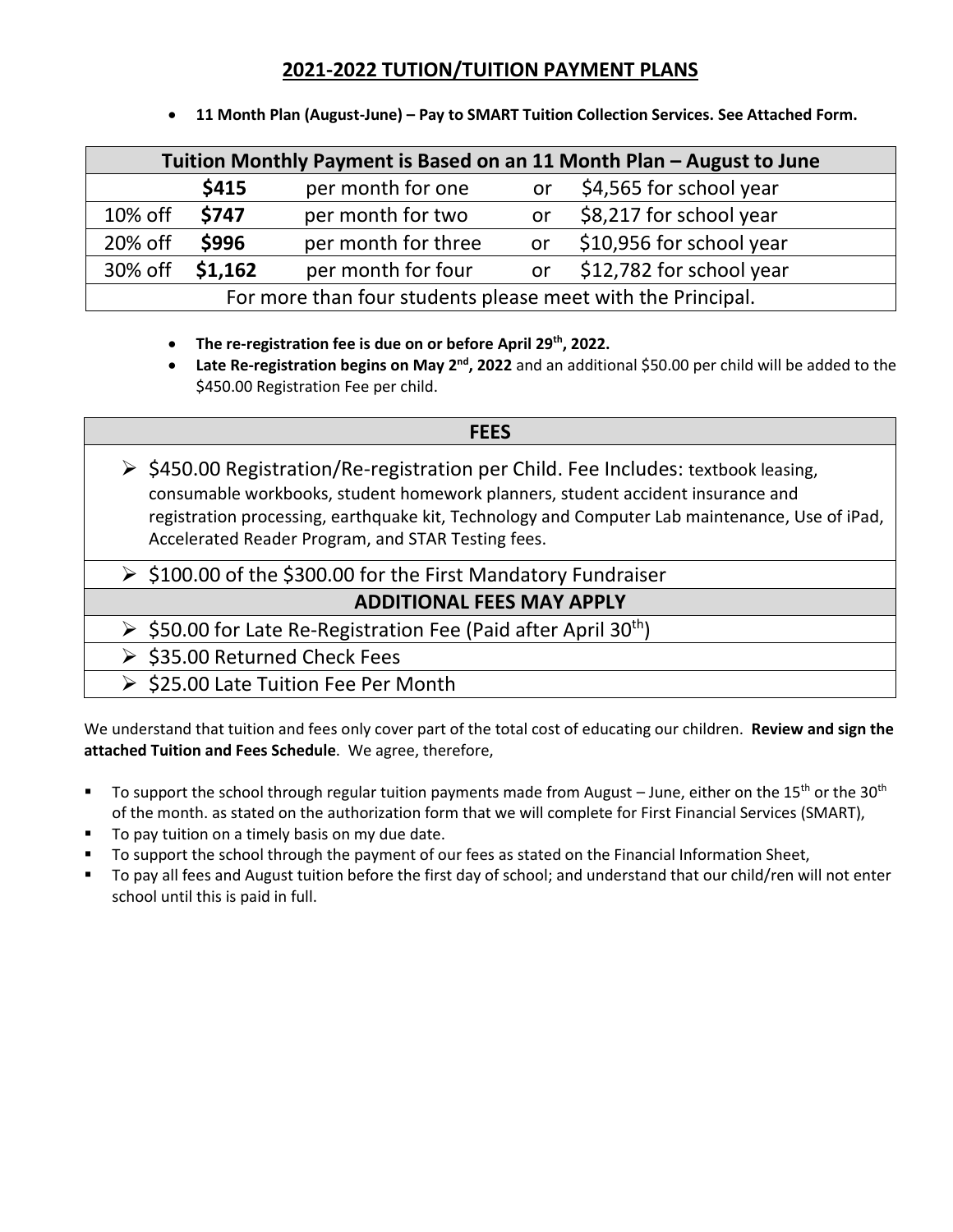# **DELINQUENT TUITION AND FEES PAYMENT POLICY**

Delinquent Account – An account is delinquent when any payment is not made within the time such payment is due.

- 1. When any account is *delinquent*, the parents/guardian(s) shall be advised of said delinquency, in writing, by the school business office. This can be any simple form of notice, including a rubber-stamp upon the statement itself bringing the delinquency to the attention of the appropriate parties and requesting that the delinquency be corrected, or arrangements made with respect to that delinquency.
- 2. When an account is *delinquent 30 days* and no arrangements have been made on that account, the parent/guardian(s) of the student(s) shall be advised by the school business office in writing on school letterhead. In addition, any account delinquent 30 days shall be assessed a \$25 late fee.
- 3. When the account is *delinquent 60 days* and the student expects continued attendance at St. Paul of the Cross Catholic School, a letter on school letterhead signed by the principal and pastor shall be sent to the parent/guardian(s). This letter shall request immediate arrangement of payment. If arrangements are not made, enrollment will be denied.
- 4. Once enrollment is denied, re-enrollment will be contingent on all outstanding tuition and fees being paid off.
- 5. Any account delinquent over 90 days will be turned over to finance council for collection.
- 6. REPORT CARDS, TABLETS AND DIPLOMAS will be withheld from families with outstanding balances until accounts are paid in full.

### **NOTICE TO FAMILIES WITH GRADUATING 8TH GRADERS:**

• Students may participate in year-end-graduation activities if all tuition and fees **ARE PAID** in full and service hours have been fulfilled. REPORT CARDS AND DIPLOMAS will be withheld from families with outstanding balances until accounts are paid in full.

| <b>Mandatory Fundraising:</b>    | Minimum Purchase Amount:      | Non-<br>Participation<br>or Buy-Out<br>Rate: | Paid By:    |
|----------------------------------|-------------------------------|----------------------------------------------|-------------|
| <b>SCRIP Gift Card Purchases</b> | \$4000                        | \$400                                        |             |
| Mandatory Fundraiser per Family  | \$300 - (Make in 3 payments): |                                              |             |
| #1 Footballmania                 | \$100                         |                                              | Aug. $22nd$ |
| #2 Raffle Baskets                | \$100                         |                                              | Nov. $16th$ |
| #3 Jog-a-Thon                    | \$100                         |                                              | Mar. 17th   |
|                                  |                               |                                              |             |
| <b>Optional Fundraisers</b>      | <b>TBA</b>                    | <b>TBA</b>                                   |             |
|                                  |                               |                                              |             |
|                                  |                               |                                              |             |

## **FUNDRAISING**

\* All fundraiser monies are due one-two weeks before the event, a late fee of **\$25 per week** will be assessed for all monies not turned in by the due date.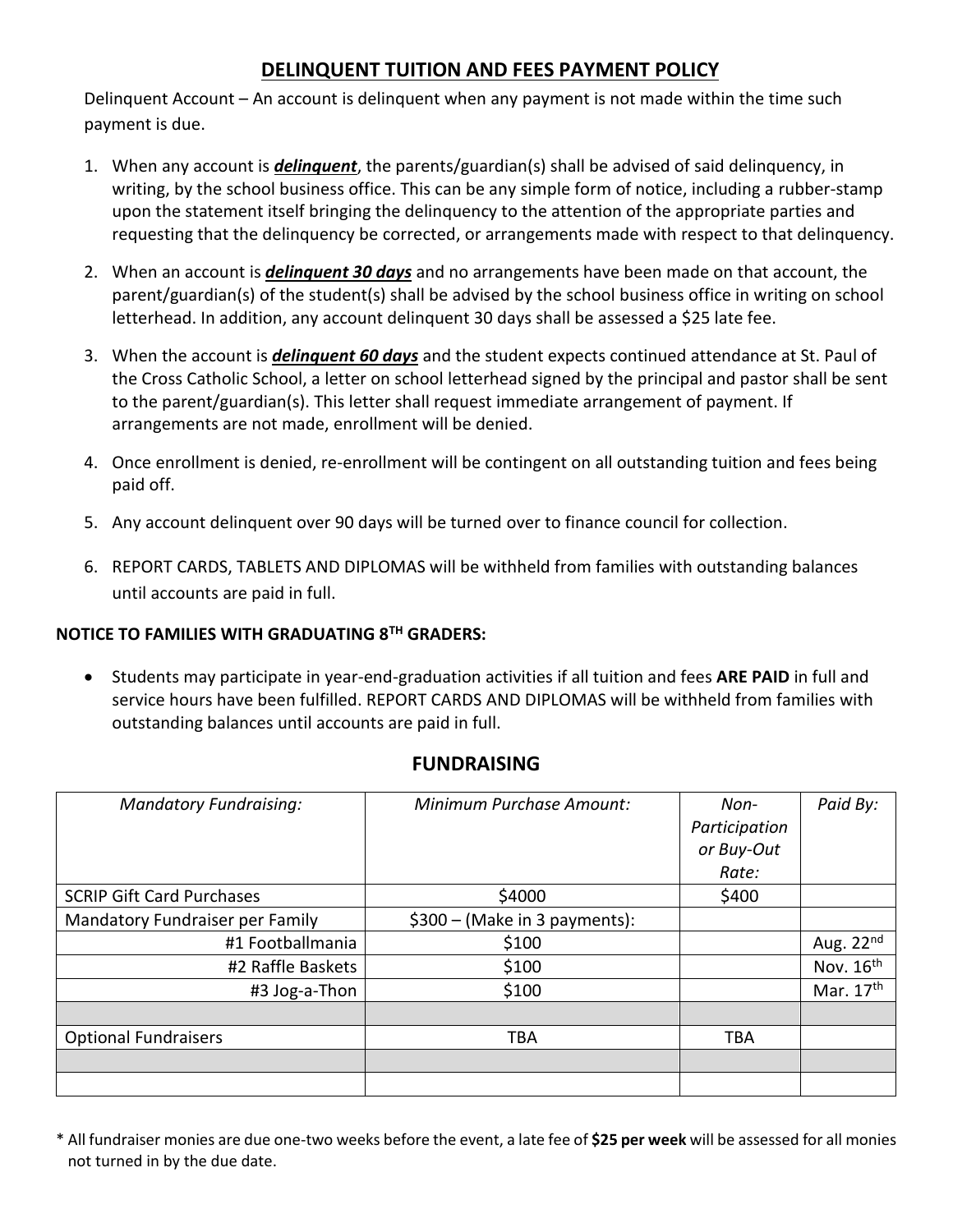## **PARENT(S) SERVICE HOURS REQUIREMENT**

Active involvement in the life of our school is expected of all parents/guardians of currently enrolled students. Each family is expected to work a minimum of 40 hours of contributed service to the school. School office personnel will record all the hours that are completed at the end of each month. Families may choose to pay a non-participation fee of \$10 for each unearned hour, which will be assessed by **May 15th** of each year. The events that are required per family are as follows:

- Mandatory **3** Bingo days. You must call at least 24 hours in advance to avoid a non-compliance fee.
- Signing up for one Bingo every other month will make your service hours' requirement manageable.
- Mandatory **3** Fish Fry days, 4 hours per shift. You must call at least 24 hours in advance to avoid a noncompliance fee.
- Mandatory Car Show, Saturday, September 10<sup>th</sup>, 4 hours shift.
- Parents it is important to notice that doubling up (parents working together) will not count as (2) fulfilled mandatory volunteer service hours during Bingo and Fish Fry.
- The remaining hours may be done doing **other activities** such as room parent activities, coaching, fund raisers, field trip chaperon, classroom activities, selling script, and so on.
- To complete the 40 hours of service required by the school, a minimum 20 hours must be completed by January 15<sup>th</sup> of each school year.
- The remaining 20 hours must be completed by May 15<sup>th</sup> of each year.
- Please note that *100% of family commitment to be earned by May 15th, of each school year.*
- Parents may opt to pay a \$400 non-participation fee (due by the end of the first trimester) to waive the servicehour commitment, and all families that fall short of the service-hour obligation are billed at a rate of \$10 per hour.

Please contact the school principal for questions about the service-hour commitment or to make the school aware of a change in two-parent or single-parent family status.

# **Please keep this portion for your records.**